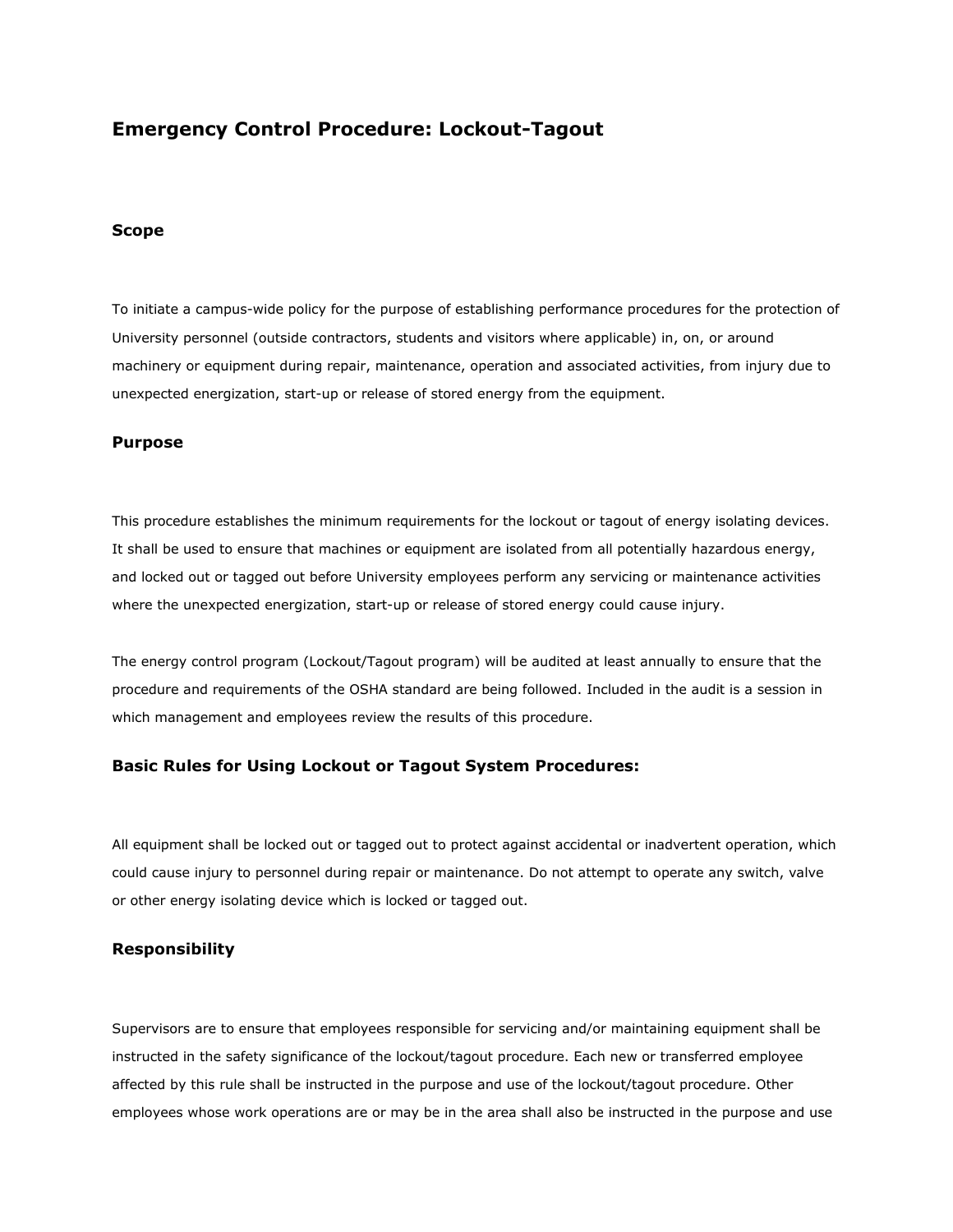of the lockout/tagout procedure.

New or transferred employees must receive training on the lockout/tagout procedures prior to assignment. Lockout/Tagout devices must be provided by the employer. Lockout and tagout devices must be standardized and singularly identifiable.

Tagout device attachment means shall be of a non-reusable type, attachable by band, and non-releasing. Attachment means shall have the same general design and basic characteristics of being at least equivalent to a one piece, all environment-tolerant nylon cable tie.

Each authorized person must be assigned his/her individual lockout device. Locks must be individually keyed.

It shall be the responsibility of the supervisors and employees performing the maintenance or repair to implement the lockout/tagout procedure before the work begins.

### **Disciplinary action required for bypassing lockout or tagout devices:**

The only person(s) authorized to remove lockout/tagout devices is the person(s) who installed those devices or his/her supervisor. The purpose of the lockout/tagout procedure is to prevent injuries caused by a machine being activated while someone is servicing or repairing it. Therefore, unauthorized removal or bypassing the lockout/tagout devices compromises the worker's safety.

Any person who bypasses a lockout or tagout device and energizes, starts or otherwise activates a machine or who removes a lockout/tagout device without authorization shall be disciplined according to University policies and procedures. Disciplinary action shall be taken whether or not injury or property damage results from bypassing the lockout/tagout devices.

### **Preparation for lockout or tagout:**

1. Notify all affected employees that a lockout or tagout system is being put into effect and the reason. The employees authorized to initiate the lockout/tagout procedure must know the type of energy that the machine or equipment uses, its magnitude and the hazards posed by that energy source.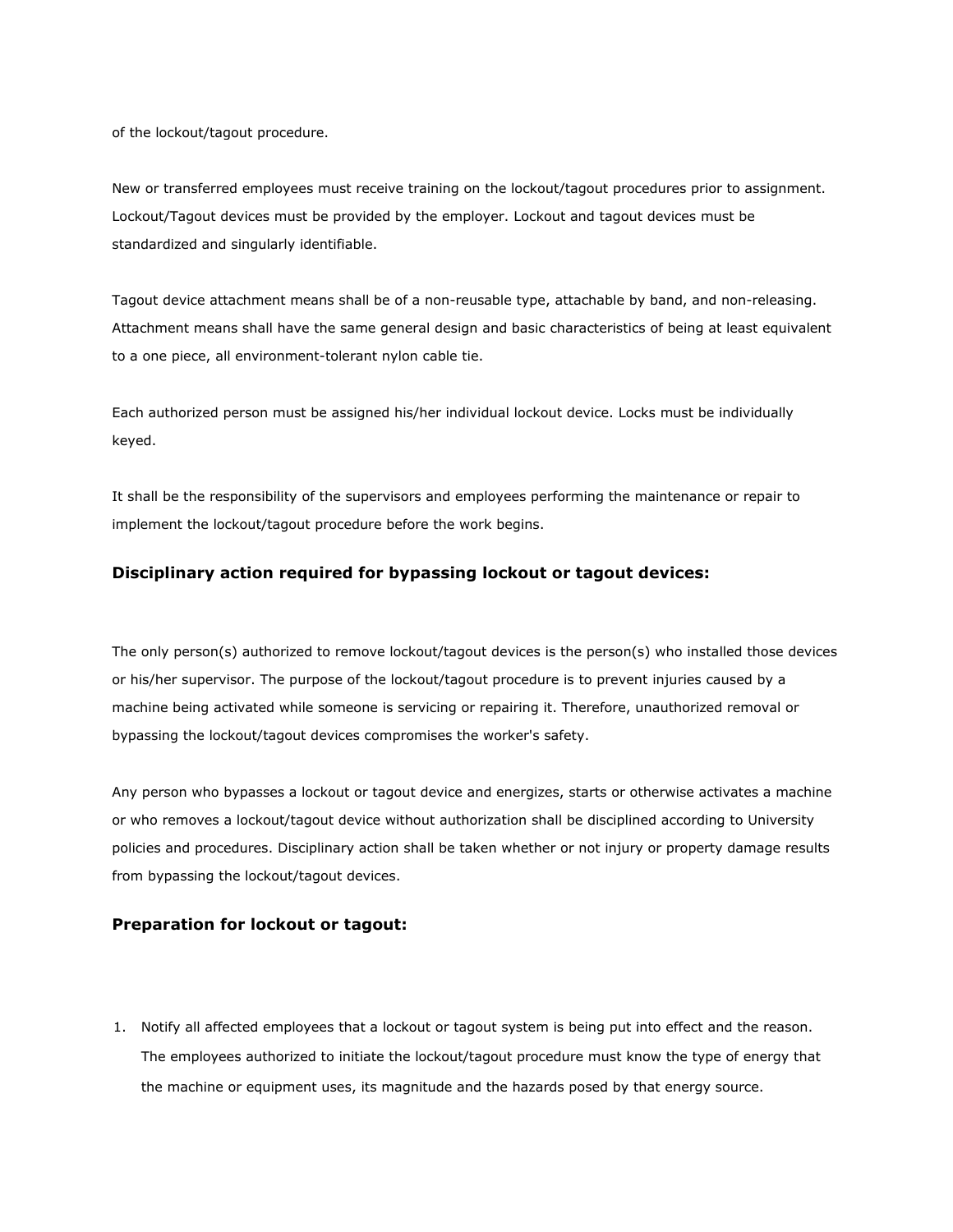- 2. If the machine or equipment is operating, shut it down by the normal stopping procedure.
- 3. To verify shut down, operate all the switches, valves or other energy isolating devices so that the machine is isolated from its energy sources. Always be alert to the presence of stored energy (such as breakers, switches, springs, elevated parts, hydraulic pressure, air pressure, rotating flywheels, etc.). Stored energy must be dissipated or secured by methods such as repositioning, blocking, bleeding, braking, etc.
- 4. Lockout and/or Tagout the energy isolating devices with the assigned individual locks and/or tags. Lockouts must be used unless the energy isolation devices cannot accept a lockout device. In these cases a tagout procedure must be followed and the employer must demonstrate that the tagout procedure provides the same level of protection provided by a lockout procedure.
- 5. Ensure that no personnel are exposed to danger and then, as a check to be sure all energy sources are isolated, operate the machine's normal operating controls make certain the machine will not operate. CAUTION: Always return the controls to the "neutral" or "OFF" position after test.
- 6. The equipment is now locked or tagged out and service or maintenance can proceed.

### **Restoring machines or equipment to normal operation:**

- 1. Remove all tools, parts, etc. from the machine.
- 2. Replace all guards and shields
- 3. Check the area around the machine or equipment to ensure that no one is exposed to danger after servicing or repair is complete and that the equipment is ready for normal operation.
- 4. Remove all lockout and/or tagout devices. Supervisor or his delegate will verify that the equipment can be returned to service.
- 5. Operate the energy isolating devices to restore energy to the machine or equipment.

### **Procedure involving more than one person:**

If more than one person is involved in the service or repair of a machine, each supervisor and/or employee shall place his/her own personal lockout or tagout device(s) on all energy isolating devices. When and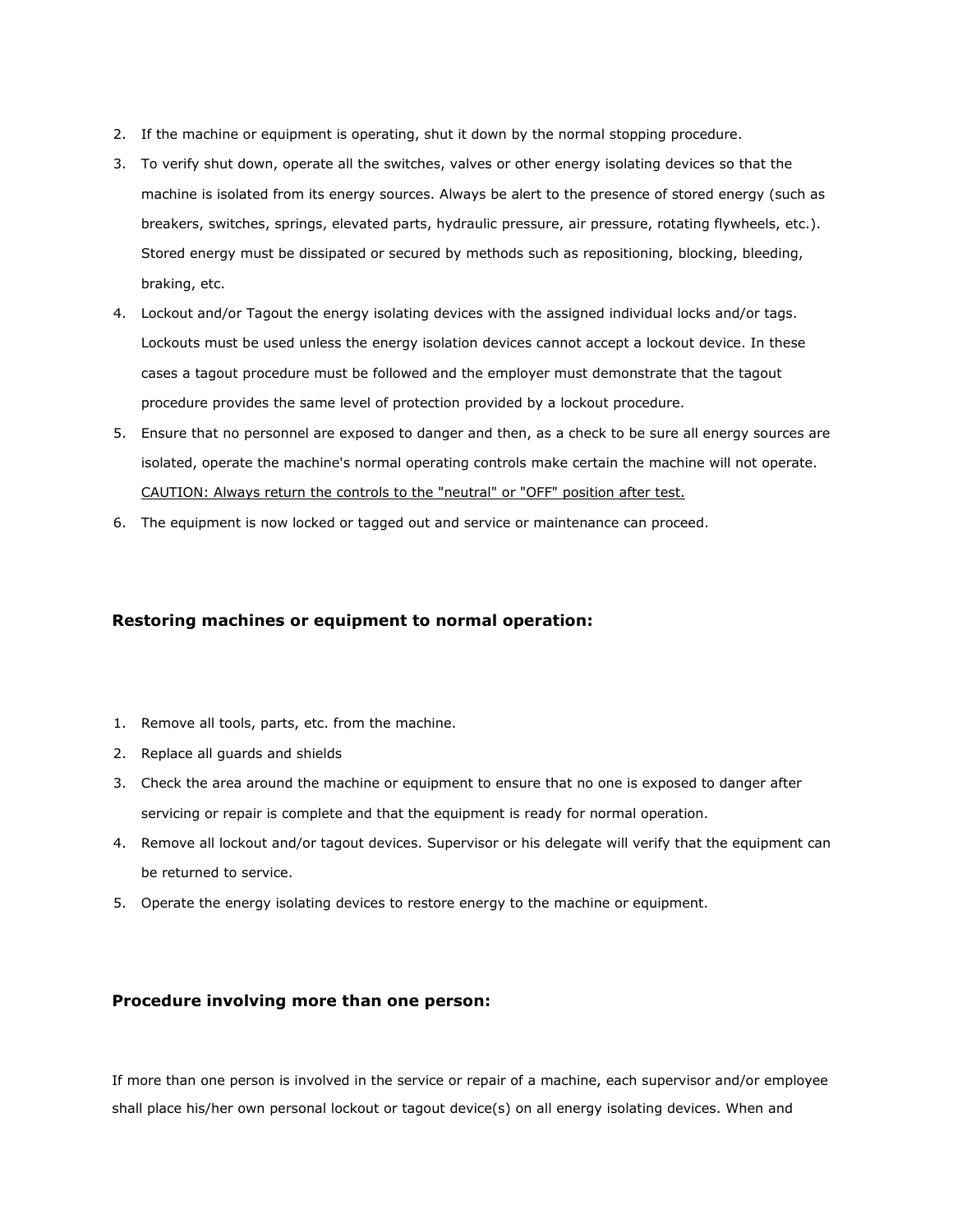energy isolating device cannot accept multiple locks or tags, a multiple lockout device (hasp) will be used.

If lockout is used, a single lock may be used to lockout the machine or equipment, but the key to that lock must be placed in a lockout box or cabinet which allows the use of multiple locks to secure it. Each employee will then use his/her own lock to secure the box or cabinet.

As each person no longer needs to maintain his/her lockout protection, that person will remove his/her own lock from the lockout device.

Supervisors will verify that all work is completed prior to returning equipment to service.

#### **Procedure involving more than one shift or group of workers:**

There may be times when a lockout or tagout must remain in place for more than one work shift or after other personnel changes. The procedure depends on whether or not employees on the incoming shifts will be working on the affected equipment.

- 1. Service or repair work will be continued by the new shift. Employees leaving the workplace will remove their locks and incoming employees will install their locks under the direct observation of the supervisors. The supervisors for both shifts will be present for the transfer of the lockout.
- 2. Employees on other shifts will not be working on the machines. The lockout and tagout devices will remain in place and the incoming personnel will be notified that a lockout/tagout is in effect. The supervisors of both shifts will be responsible for ensuring that the information is made available to the incoming personnel.

#### **Work involving private contractors:**

Any private contractor working for the University of Tennessee at Chattanooga is bound by *29 CFR 1910. 147* to have in place its own Lockout-Tagout procedure and will be expected to adhere to same. Should a private contractor be working in conjunction with University personnel, the University Lockout-Tagout procedure will be used by all parties involved.

#### **Upgrade of energy isolation devices required:**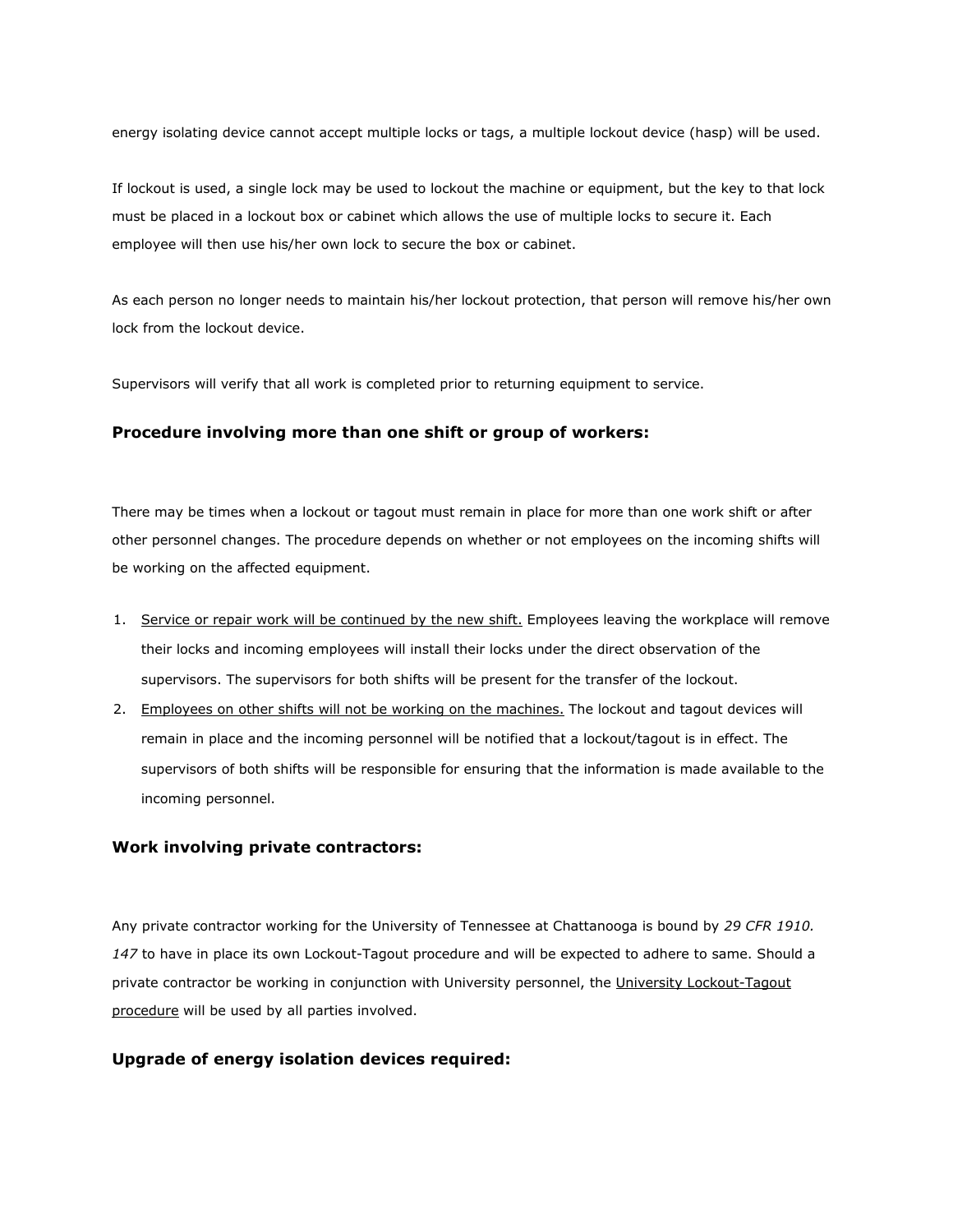Energy isolation devices designed to accept lockout devices must be installed when:

- 1. any major replacement, repair, renovation, or modification of machines or equipment is performed
- 2. new machines or equipment is installed.

#### **Cord and plug connected electric equipment:**

Electric equipment connected by a cord and plug is not covered by the lockout/tagout rules when the cord is under the exclusive control of the person performing the repair or maintenance and is unplugged during servicing.

### **Agricultural field equipment:**

Agricultural equipment must be shut down and secured to prevent inadvertent activation during repair and maintenance. The following procedure should be followed to comply with the lockout/tagout requirement. Additional precautions may be necessary with some machines. Refer to the operator's manual or service manual for recommendations and precautions.

- 1. Lock the parking brake and/or place the transmission in PARK. Place the PTO in NEUTRAL. Shut off the engine and remove the key before leaving the operator's seat. Additional safety can be affected by chocking the wheels of the tractor and/or equipment.
- 2. Lower all raised implements or attachments to the ground or the lowest possible position. Raised implements or attachments may be secured in a raised position using blocks or safety devices provided by the manufacturer.
- 3. Relieve hydraulic pressure on all lines. Secure springs by relieving tension or by blocking to prevent release of stored energy.
- 4. Disconnect the ground terminal(s) from the batter(s) if the work will involve the electrical system or if there is any risk of accidental activation of the starter or other electrical components.
- 5. Place a warning tag over the tractor's or machine's ignition switch warning that the machine is being serviced or repaired. This requirement is included because a single key will often fit a number of machines.

#### **Hot tap operations:**